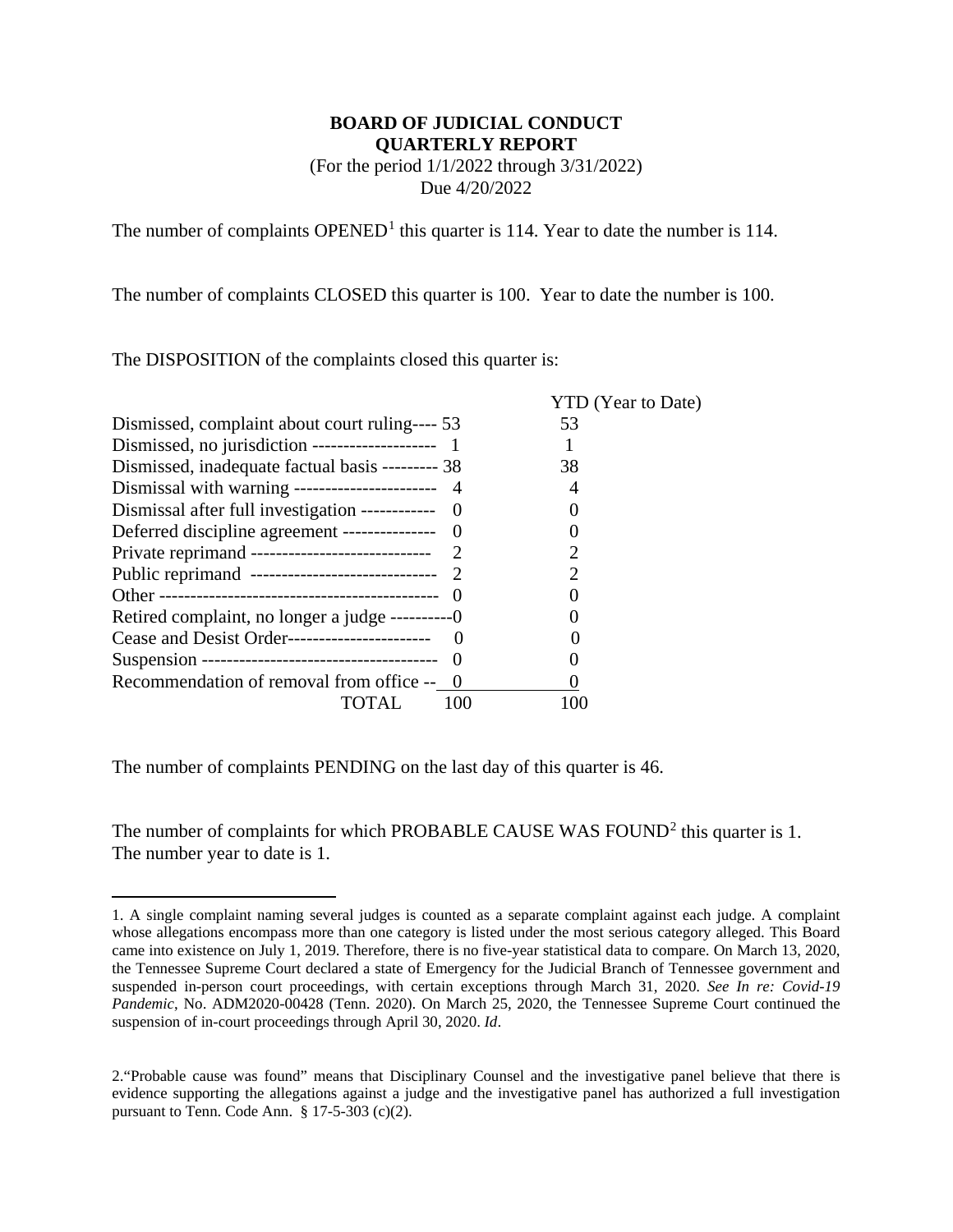The number of complaints for which FORMAL CHARGES WERE FILED this quarter is 0. The number year to date is 0.

The NATURE of the complaints filed and the TYPE OF JUDGE according to the following categories is:

| A) Failure to comply with the law: |                          | YTD                                             |
|------------------------------------|--------------------------|-------------------------------------------------|
| Criminal -----------------------   | 21                       | 21                                              |
| Circuit ------------------------   | 18                       | 18                                              |
| Chancery ---------------------     | 3                        | 3                                               |
| General Sessions ------------      | 12                       | 12                                              |
| Juvenile ----------------------    | 5                        | 5                                               |
| Magistrate and Referee------       | $\overline{2}$           | $\overline{2}$                                  |
| Municipal --------------------     | 3                        | 3                                               |
| Commissioner ---------------       | 4                        |                                                 |
| Probate -----------------------    | 1                        |                                                 |
| Appellate Court -------------      | 3                        | 3                                               |
| Senior and Retired ----------      |                          |                                                 |
| Other -------------------------    |                          | (Non-judge, deceased judge, judge from another) |
| <b>TOTAL</b>                       | 74                       | 45<br>state, etc.)                              |
|                                    |                          |                                                 |
| B) Bias, prejudice and unfairness: |                          | YTD                                             |
| Criminal ---------------------     | 3                        | 3                                               |
| Circuit ------------------------   | $\overline{\mathcal{A}}$ | 4                                               |
| Chancery ---------------------     | $\overline{2}$           | 2                                               |
| General Sessions ------------      | $\overline{2}$           | $\overline{c}$                                  |
| Juvenile ----------------------    | 3                        | 3                                               |
| Magistrate and Referee------       |                          |                                                 |
| Municipal --------------------     | $\overline{0}$           | 0                                               |
| Commissioner ---------------       | $\Omega$                 |                                                 |
| Probate -----------------------    | $\Omega$                 |                                                 |
| Appellate Court -------------      | $\overline{0}$           |                                                 |
| Senior and Retired ----------      |                          |                                                 |
| Other --------------------------   |                          |                                                 |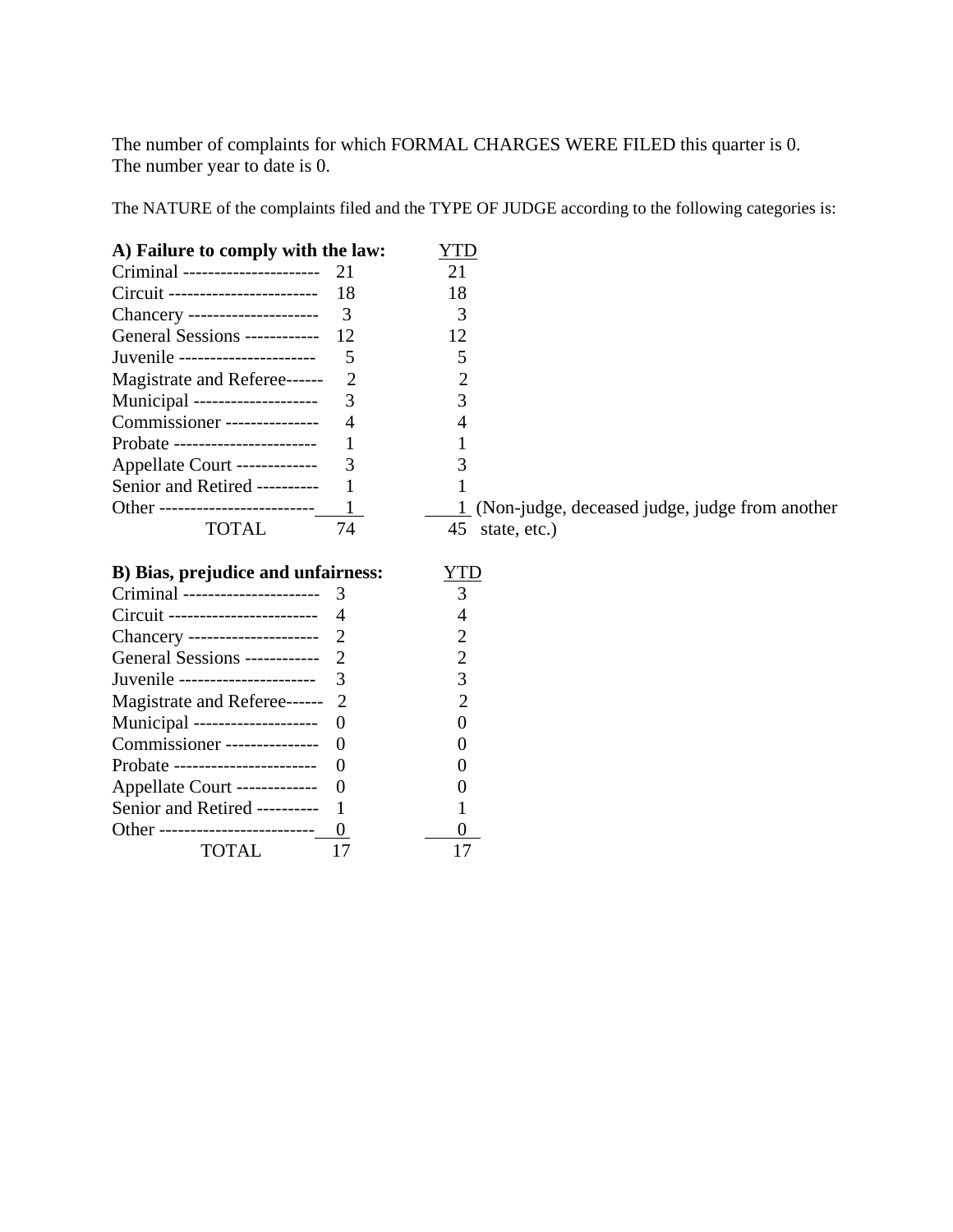| C) Discourtesy:                  |                  | YTD |
|----------------------------------|------------------|-----|
| Criminal ----------------------  | 2                | 2   |
| Circuit ------------------------ | 1                | 1   |
| Chancery --------------------- 0 |                  | 0   |
| General Sessions ------------    | 1                | 1   |
| Juvenile ----------------------  | $\theta$         | 0   |
| Magistrate and Referee-----      | $\overline{0}$   | 0   |
| Municipal --------------------   | $\overline{0}$   | 0   |
| Commissioner ---------------     | $\overline{2}$   | 2   |
| Probate -----------------------  | $\overline{0}$   | 0   |
| Appellate Court -------------    | $\overline{0}$   | 0   |
| Senior and Retired ----------    | $\overline{0}$   | 0   |
| Other -------------------------  | 0                | 0   |
| <b>TOTAL</b>                     | 6                | 6   |
| D) Abuse of office:              |                  | YTD |
| Criminal ---------------------   | 0                | 0   |
| Circuit ------------------------ | $\overline{0}$   | 0   |
| Chancery ---------------------   | $\overline{0}$   | 0   |
| General Sessions ------------    | 1                | 1   |
| Juvenile ----------------------  | $\theta$         | 0   |
| Magistrate and Referee-----      | $\overline{0}$   | 0   |
| Municipal --------------------   | 0                | 0   |
| Commissioner ---------------     | $\theta$         | 0   |
| Probate -----------------------  | 0                | 0   |
| Appellate Court -------------    | $\boldsymbol{0}$ | 0   |

## Other --------------------------<u>0</u> <u>0</u> TOTAL 1 1

| E) Delay:                        |                   |   |
|----------------------------------|-------------------|---|
| Criminal ----------------------  |                   | 2 |
| Circuit ------------------------ |                   |   |
| Chancery ---------------------   | $\mathbf{\Omega}$ |   |
| General Sessions ------------    | $\mathbf{\Omega}$ |   |
| Juvenile ----------------------  | 0                 |   |
| Magistrate and Referee-----      | $\mathbf{\Omega}$ |   |
| Municipal --------------------   | 0                 |   |
| Commissioner ---------------     | $\mathbf{\Omega}$ |   |
| Probate -----------------------  | 0                 |   |
| Appellate Court -------------    | $\mathbf{\Omega}$ |   |
| Senior and Retired ----------    | $\mathbf{\Omega}$ |   |
| Other -------------------------- | O                 |   |
| TOTAL                            |                   | ႒ |

Senior and Retired ---------- 0 0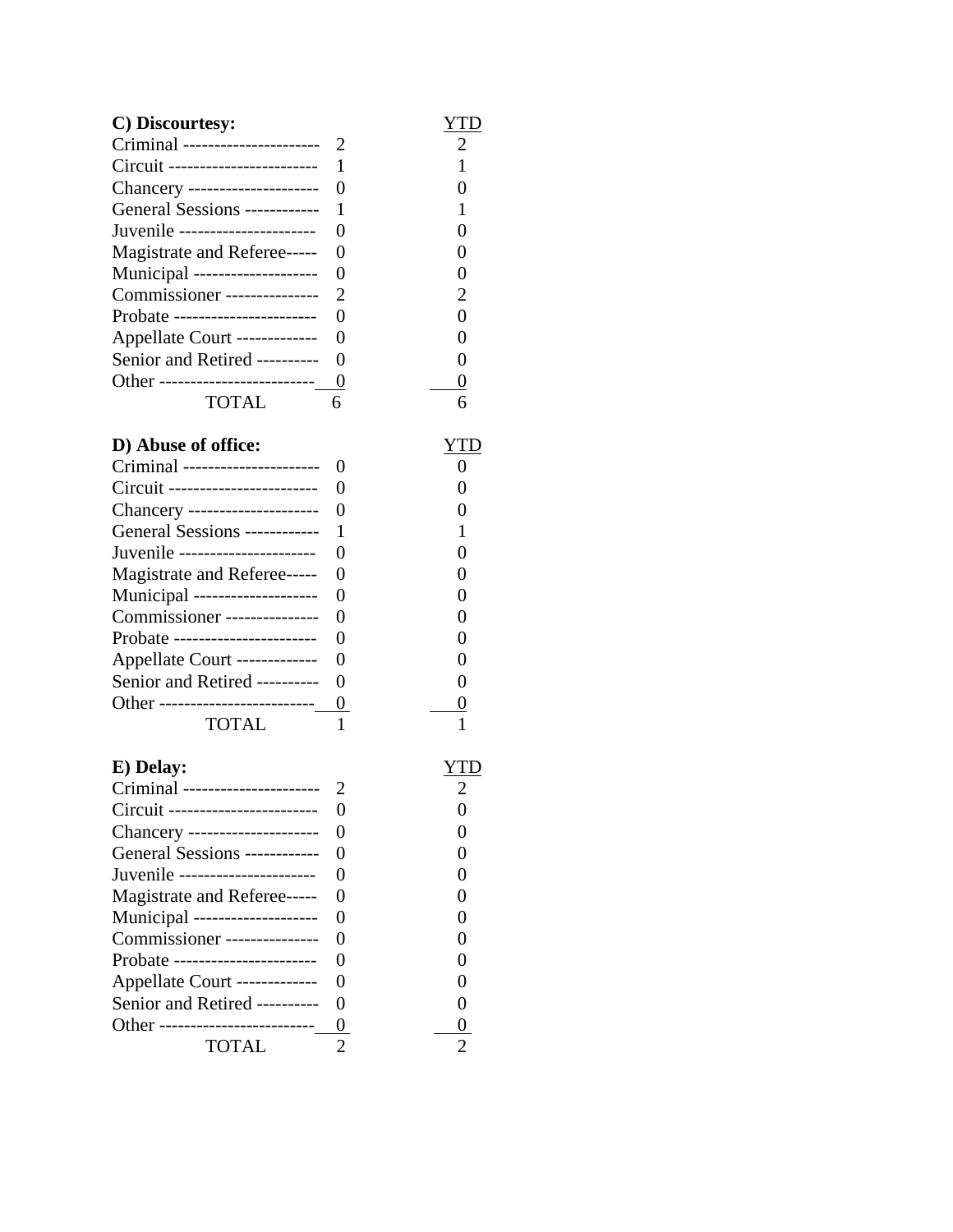| $F)$ <i>Ex parte</i> communications:            |  |
|-------------------------------------------------|--|
| Criminal ----------------------                 |  |
| Circuit -------------------------               |  |
| Chancery ---------------------                  |  |
| General Sessions ------------- 1                |  |
| Juvenile ----------------------                 |  |
| Magistrate and Referee-----                     |  |
| Municipal --------------------<br>$\mathcal{L}$ |  |
| Commissioner ---------------                    |  |
| Probate -----------------------                 |  |
| Appellate Court -------------                   |  |
| Senior and Retired ----------                   |  |
| Other --------------------------                |  |
| TOTAL                                           |  |

| G) Disability:                   |          |  |
|----------------------------------|----------|--|
| Criminal ----------------------  |          |  |
| Circuit ------------------------ |          |  |
| Chancery ---------------------   |          |  |
| General Sessions ------------    | 3        |  |
| Juvenile ----------------------  |          |  |
| Magistrate and Referee-----      |          |  |
| Municipal --------------------   | $\theta$ |  |
| Commissioner ---------------     |          |  |
| Probate -----------------------  |          |  |
| Appellate Court -------------    |          |  |
| Senior and Retired ----------    |          |  |
| Other -------------------------- |          |  |
| TOTAL                            |          |  |

## **H) Political violation:** YTD

| Criminal ----------------------     |          |   |
|-------------------------------------|----------|---|
|                                     |          |   |
| Chancery --------------------- 0    |          |   |
| General Sessions ------------ 1     |          |   |
| Juvenile ------------------------ 0 |          |   |
| Magistrate and Referee----          | $\theta$ | 0 |
| Municipal --------------------      | $\Omega$ | 0 |
| Commissioner ---------------        | $\Omega$ | 0 |
| Probate -----------------------     |          | 0 |
| Appellate Court -------------       | -0       | 0 |
| Senior and Retired ---------- 0     |          | 0 |
| Other -------------------------- 5  |          |   |
| TOTAL                               |          |   |
|                                     |          |   |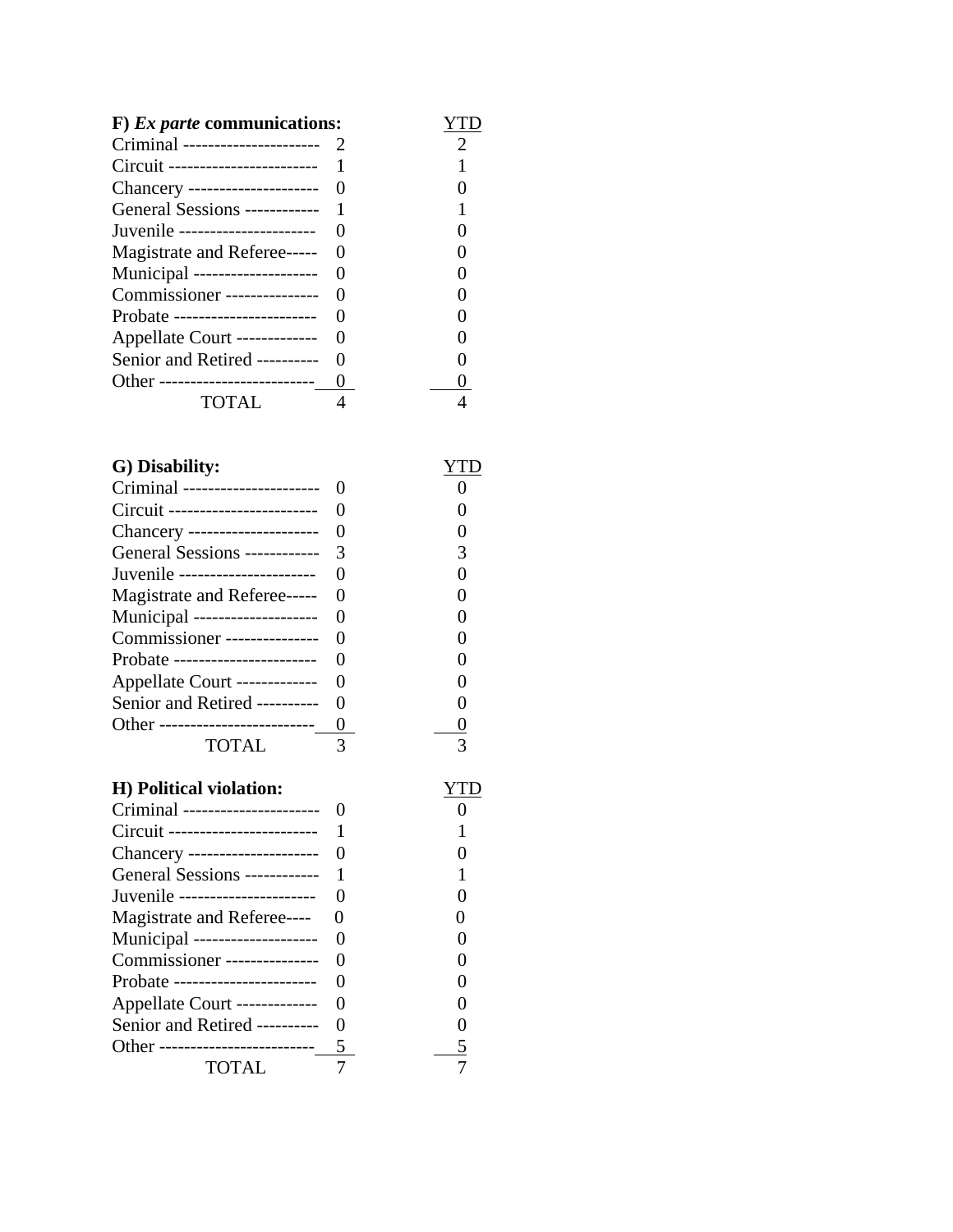| I) Recusal:                      |  |
|----------------------------------|--|
| Criminal ----------------------  |  |
| Circuit ------------------------ |  |
| Chancery ---------------------   |  |
| General Sessions ------------    |  |
| Juvenile ----------------------  |  |
| Magistrate and Referee-----      |  |
| Municipal --------------------   |  |
| Commissioner ---------------     |  |
| Probate -----------------------  |  |
| Appellate Court -------------    |  |
| Senior and Retired ----------    |  |
| Other -------------------------- |  |
| TOTAL                            |  |

| J) Miscellaneous:                 |  |
|-----------------------------------|--|
| Criminal ----------------------   |  |
| Circuit ------------------------- |  |
| Chancery ---------------------    |  |
| General Sessions ------------     |  |
| Juvenile ----------------------   |  |
| Magistrate and Referee-----       |  |
| Municipal --------------------    |  |
| Commissioner ---------------      |  |
| Probate -----------------------   |  |
| Appellate Court -------------     |  |
| Senior and Retired ----------     |  |
| Other --------------------------  |  |
| TOTAL.                            |  |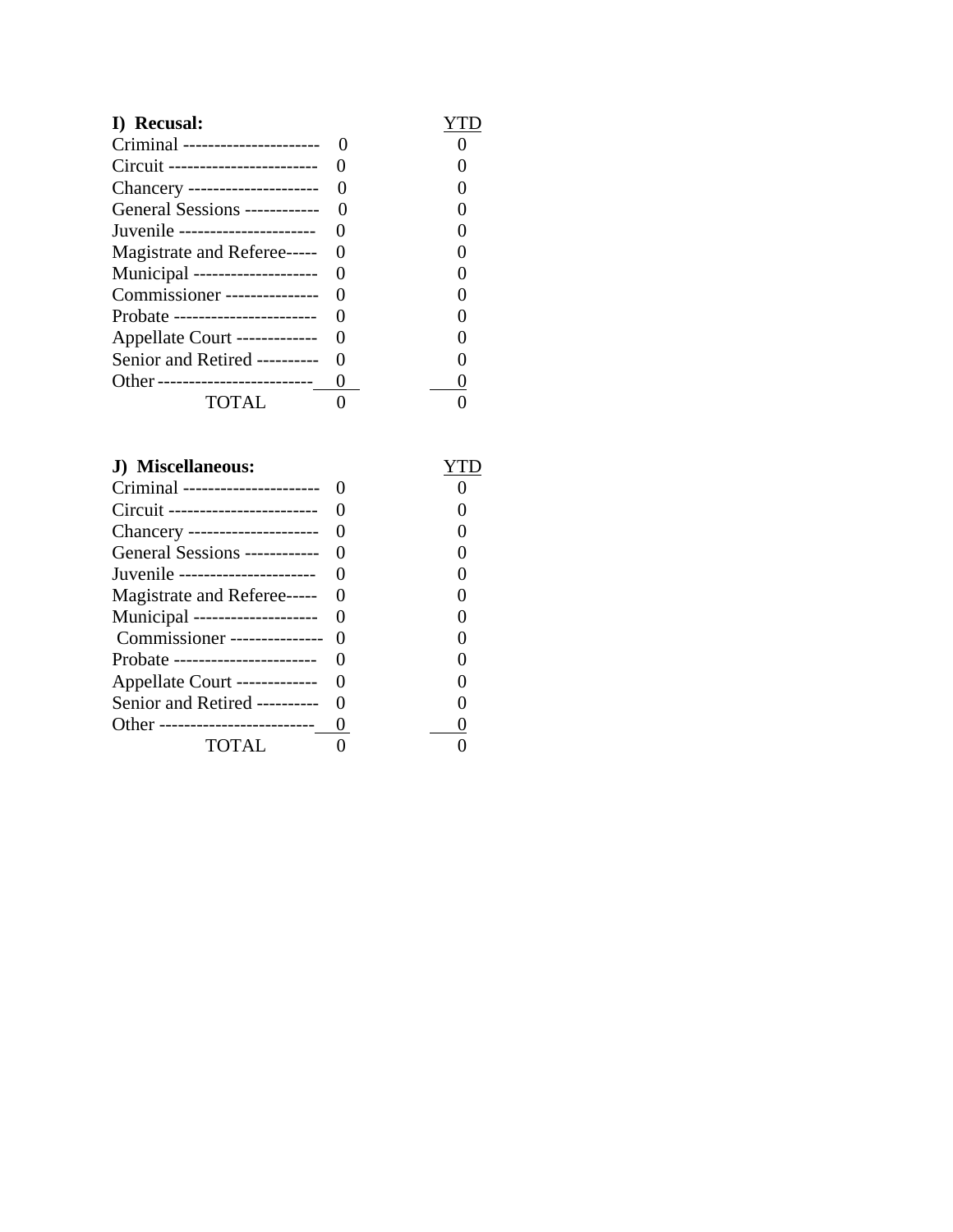# Member Voting

|                         | D  | FI               | D(YTD) | FI(YTD)          |
|-------------------------|----|------------------|--------|------------------|
| <b>Robert Wilkinson</b> | 29 | $\left( \right)$ | 29     |                  |
| Hon. Jeffrey Atherton   | 29 |                  | 29     | $\mathcal{O}$    |
| Hon. H. Allen Bray      | 21 |                  | 21     | ()               |
| Hon. Andrew Brigham     | 11 |                  | 11     |                  |
| Hon. Valerie Smith      | 21 |                  | 21     | 0                |
| <b>Edwena Crowe</b>     | 21 |                  | 21     | $\left( \right)$ |
| Rita Ellison            | 29 |                  | 29     | 0                |
| William Koch Jr         | 34 |                  | 34     | 0                |
| Hon. Camille McMullen   | 13 |                  | 13     | ( )              |
| Dr. Albert Mosley       | 11 |                  | 11     |                  |
| Benjamin Purser Jr      | 34 |                  | 34     | I J              |
| <b>Richard Rogers</b>   | 11 |                  | 11     |                  |
| Dan Springer            | 34 |                  | 34     |                  |
| <b>Terica Smith</b>     | 13 |                  | 13     | $\left( \right)$ |
| Hon. John Whitworth     | 13 |                  | 13     |                  |

D= Dismissals

FI= Full Investigations